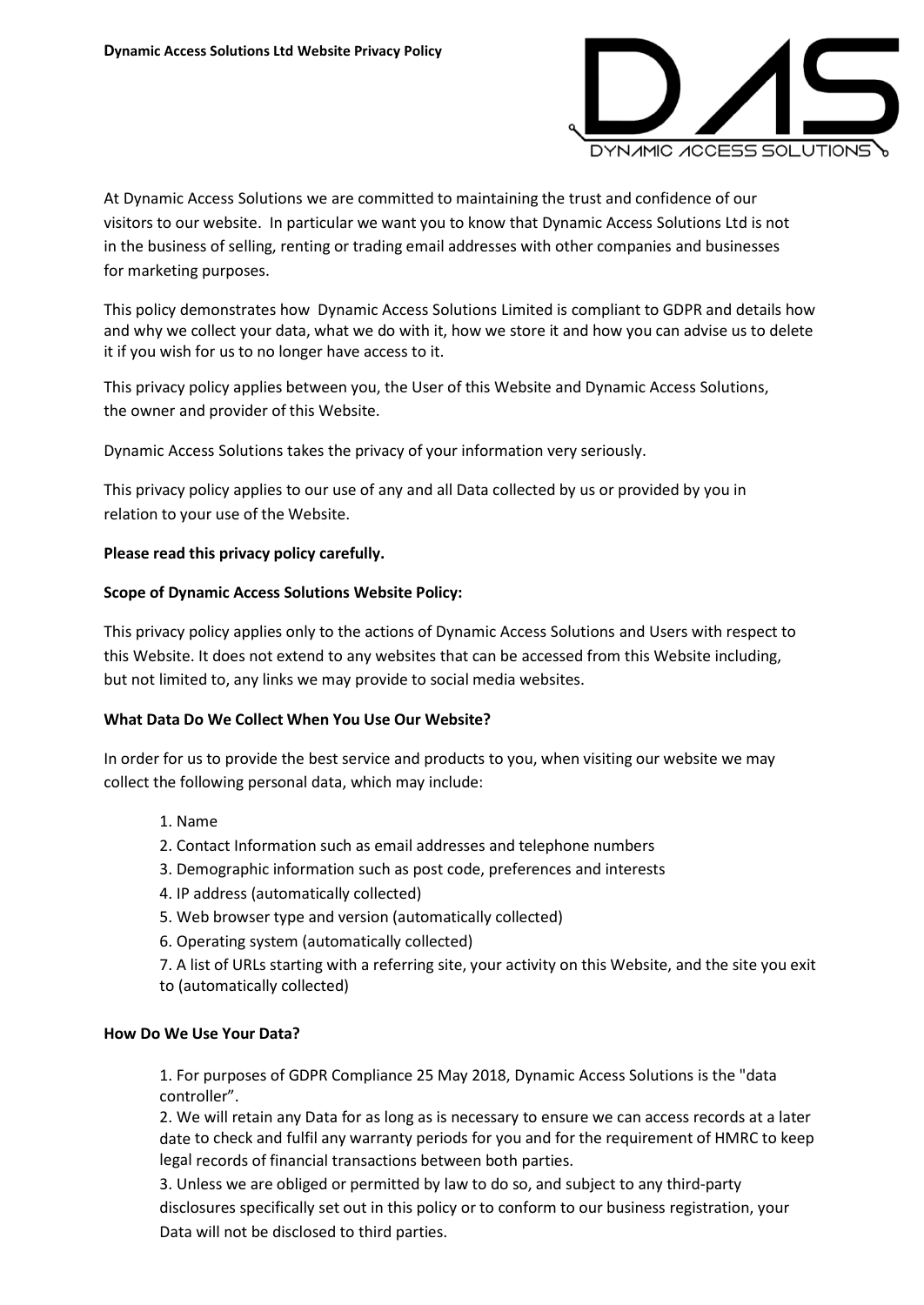

4. All personal Data is stored securely in accordance with the principles of the General Data Protection Register May 2018. For more details on security see the clause below (Security). 5. Any or all of the above Data may be required by us from time to time in order to provide you with the best possible service and experience when using our Website. **Specifically, Data may be used by us for the following reasons:**

- Improvement of our products / services;
- Transmission by email of promotional materials that may be of interest to you;
- Contact for market research purposes which may be done using email, telephone, fax or mail. Such information may be used to customise or update the Website; in each case, in accordance with this privacy policy.

## **Third party websites and services:**

Dynamic Access Solutions may, from time to time, employ the services of other parties for dealing with certain processes necessary for the operation of the Website. The providers of such services do not have access to certain personal Data provided by Users of this Website.

#### **Links to other websites:**

This Website may, from time to time, provide links to other websites. We have no control over such websites and are not responsible for the content of these websites. This privacy policy does not extend to your use of such websites. You are advised to read the privacy policy or statement of other websites prior to using them.

#### **Changes of business ownership and control:**

- Dynamic Access Solutions may, from time to time, expand or reduce our business and this may involve the sale and/or the transfer of control of all or part of Dynamic Access Solutions. Data provided by Users will, where it is relevant to any part of our business so transferred, be transferred along with that part and the new owner or newly controlling party will, under the terms of this privacy policy, be permitted to use the Data for the purposes for which it was originally supplied to us.
- We may also disclose Data to a prospective purchaser of our business or any part of it.
- In the above instances, we will take steps with the aim of ensuring your privacy is protected.

#### **Controlling Use of your Data:**

Wherever you are required to submit Data, you will be given options to restrict our use of that Data which may include the following:

- use of Data for direct marketing purposes;
- sharing Data with third parties,

#### **Functionality of the Website:**

- To use all features and functions available on the Website, you may be required to submit certain Data.
- You may restrict your internet browser's use of Cookies. For more information see the clause below (Cookies).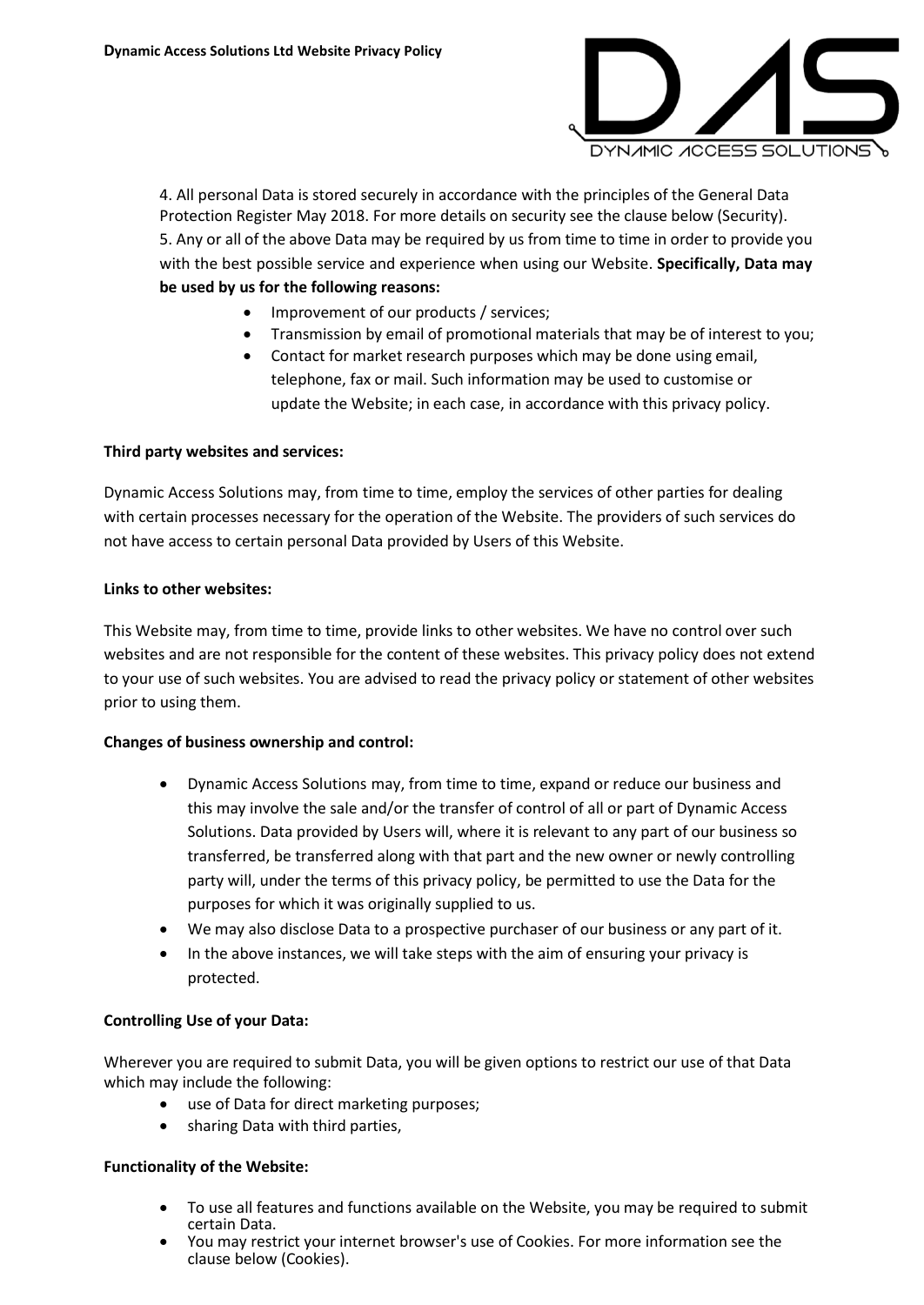

#### **Accessing Your Own Personal Data**

- 1. You have the right to ask for a copy of any of your personal Data held by Dynamic Access Solutions Ltd.
- 2. Upon request, and within 30 days of your request, we may provide you with a copy of the personal data which we hold about you (in return for a small fee). Please address requests to: [datacomplianceofficer@eloqsecurity.com](mailto:datacomplianceofficer@eloqsecurity.com) and insert "Personal Data Access" as the subject heading, or alternatively write to us – The Data Compliance Officer, Dynamic Access Solutions Limited, 6 Whisby Way, Lincoln, LN6 3LQ.
- 3. If you do not receive a response to your enquiry or if you feel your enquiry has not been satisfactorily addressed, you can contact ICO directly.

The Information Commissioner, Wycliffe House, Water Lane, Wilmslow, Cheshire SK9 5AF

Tel: 01625 545700 Fax: 01625 524510 Website: [www.dataprotection.gov.uk](http://www.dataprotection.gov.uk/) Email: [mail@dataprotection.gov.uk](mailto:mail@dataprotection.gov.uk)

## **Security of Your Data:**

- 1. Data security is of great importance to Dynamic Access Solutions and to protect your Data we have put in place suitable physical, electronic and managerial procedures to safeguard and secure Data collected via this Website.
- 2. If password access is required for certain parts of the Website, you are responsible for keeping this password confidential.
- 3. We always endeavour to do our absolute best to protect your personal data however transmission of information over the internet is not always secure and is done at your own risk. We cannot ensure the security of your Data transmitted to the Website.

#### **Cookies:**

- 1. This Website may place and access certain Cookies on your computer. Dynamic Access Solutions uses Cookies to improve your experience of using the Website and to improve our range of products and services. Dynamic Access Solutions has carefully chosen these Cookies and has taken steps to ensure that your privacy is protected and respected at all times.
- 2. All Cookies used by this Website are used in accordance with current UK and EU Cookie Law.
- 3. Before the Website places Cookies on your computer, you will be presented with a pop-up requesting your consent to set those Cookies. By giving your consent to the placing of Cookies, you are enabling Dynamic Access Solutions to provide a better experience and service to you. You may, if you wish, deny consent to the placing of Cookies; however certain features of the Website may not function fully or as intended.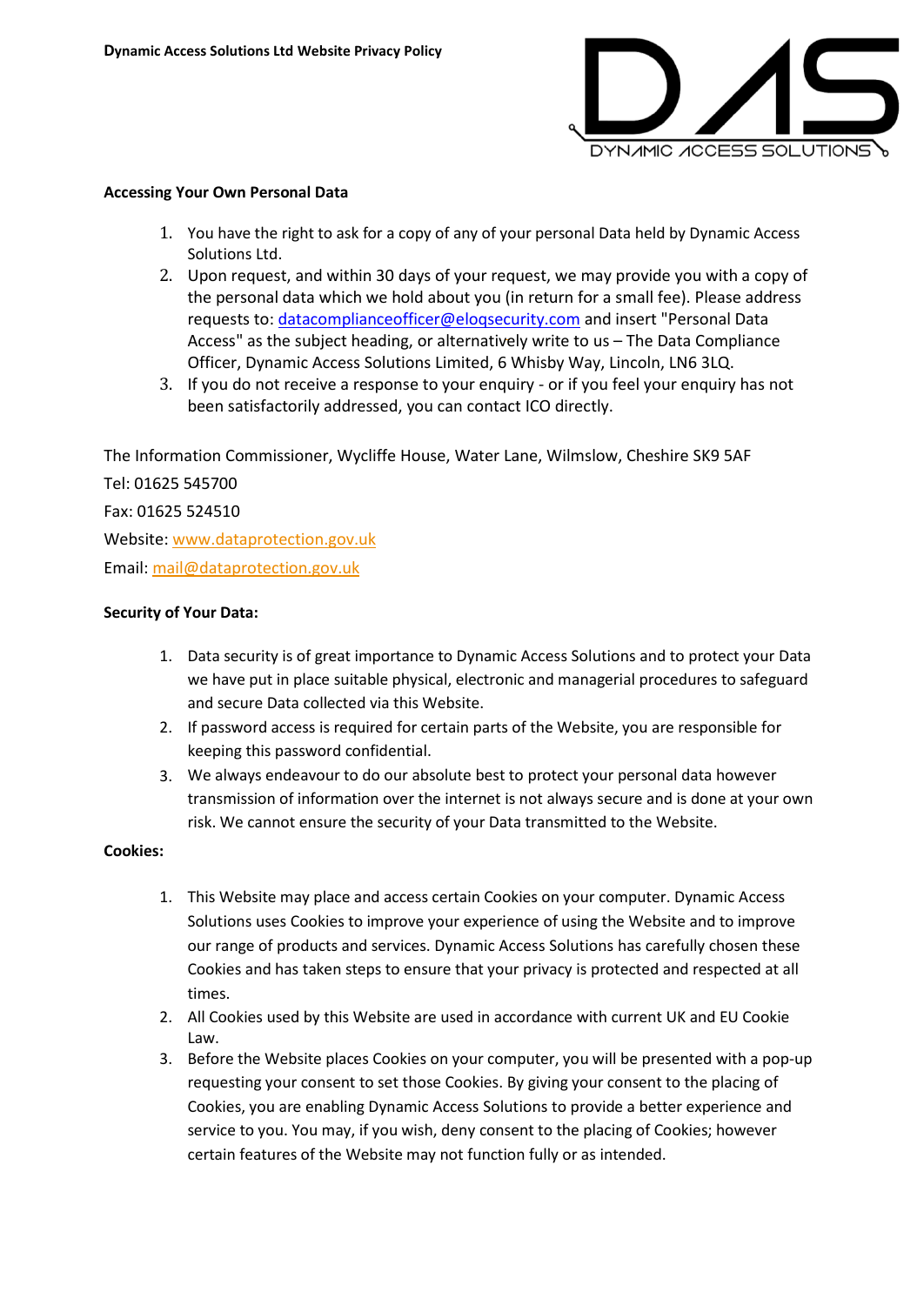

## **This Website may place the following Cookies:**

## **Type of Cookie Purpose:**

- Analytical/performance cookies They allow us to recognise and count the number of visitors and to see how visitors move around our website when they are using it. This helps us to improve the way our website works, for example, by ensuring that users are finding what they are looking for easily.
- You can choose to enable or disable Cookies in your internet browser. By default, most internet browsers accept Cookies but this can be changed. For further details, please consult the help menu in your internet browser.
- You can choose to delete Cookies at any time; however you may lose any information that enables you to access the Website more quickly and efficiently including, but not limited to, personalisation settings.
- It is recommended that you ensure that your internet browser is up-to-date and that you consult the help and guidance provided by the developer of your internet browser if you are unsure about adjusting your privacy settings.

#### **General:**

- 1. You may not transfer any of your rights under this privacy policy to any other person. We may transfer our rights under this privacy policy where we reasonably believe your rights will not be affected.
- 2. If any court or competent authority finds that any provision of this privacy policy (or part of any provision) is invalid, illegal or unenforceable, that provision or partprovision will, to the extent required, be deemed to be deleted, and the validity and enforceability of the other provisions of this privacy policy will not be affected.
- 3. Unless otherwise agreed, no delay, act or omission by a party in exercising any right or remedy will be deemed a waiver of that, or any other, right or remedy.
- 4. This privacy policy is governed by and interpreted according to English law. All disputes arising under this privacy policy are subject to the exclusive jurisdiction of the English courts.

# **Changes to this privacy policy:**

Dynamic Access Solutions reserves the right to change this privacy policy as we may deem necessary from time to time or as may be required by law. Any changes will be immediately posted on the Website and you are deemed to have accepted the terms of the privacy policy on your first use of the Website following the alterations.

# **Definitions and interpretation:**

In this privacy policy, the following definitions are used:

Data collectively all information that you submit to Dynamic Access Solutions via the Website. This definition incorporates, where applicable, the definitions provided in the Data Protection Act 1998; Cookies a small text file placed on your computer by this Website when you visit certain parts of the Website and/or when you use certain features of the Website. Details of the cookies used by this Website are set out in the clause below (Cookies);